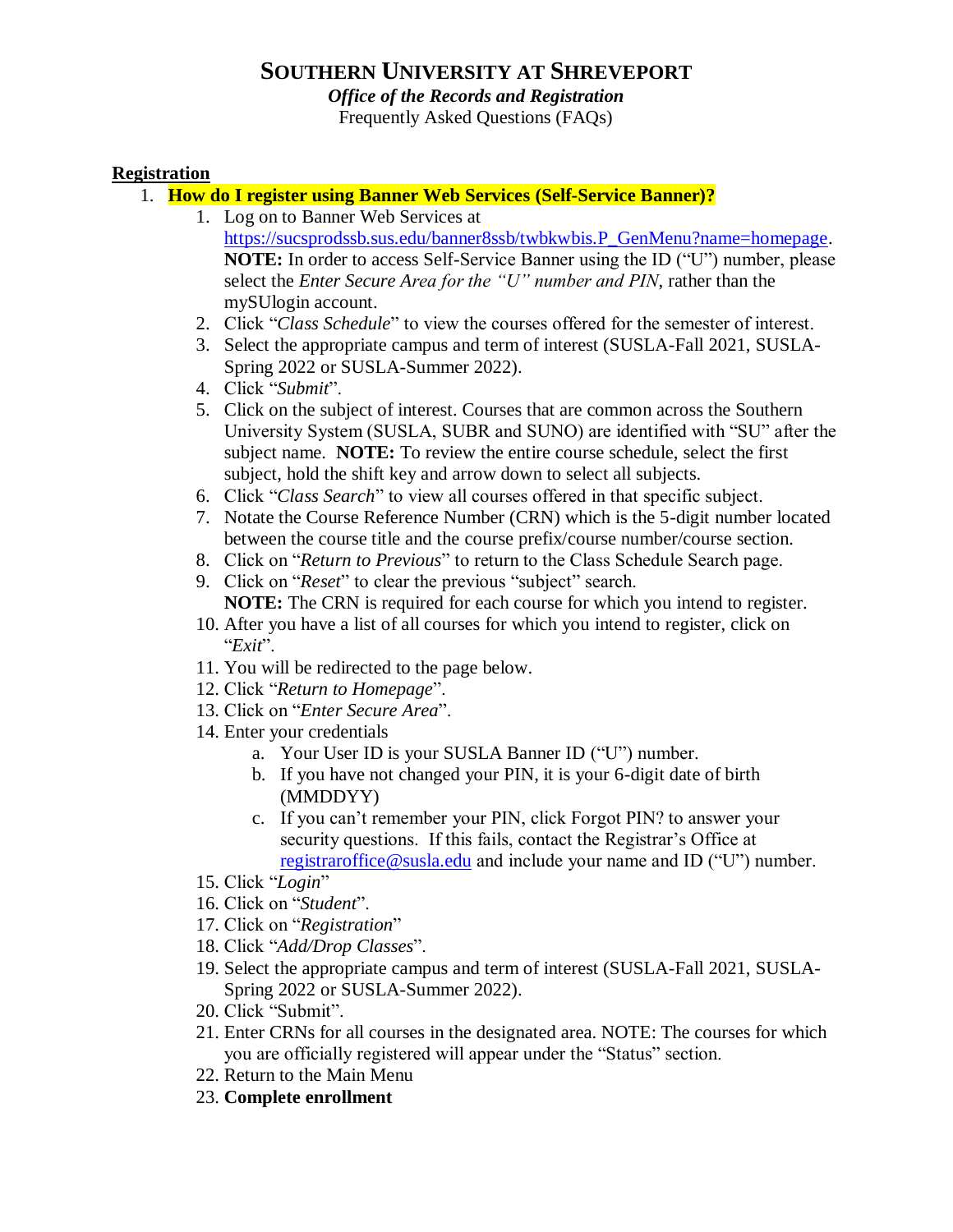- o Click on "*Student*"
- o Click on "*Student Accounts*"
- o Click on "*Payments and Payment Plan Processing*"
- o Select "*SUSLA – (Select the Semester)*"
- o Click "*Complete Enrolment*" at the bottom of the page

Once fees have been accepted, you are officially enrolled.

**NOTE:** If you accept fees and are not able to attend classes, you are responsible for dropping classes before the official census date as listed on the academic calendar.

# 2. **I receive an error message when I attempt to register. What does the code mean?**

| <b>Error Message</b> | <b>Explanation</b>                | <b>Student Action</b>               |  |  |
|----------------------|-----------------------------------|-------------------------------------|--|--|
| Campus               | Section is restricted to students | Select a different section.         |  |  |
| Restriction          | with a specific campus.           |                                     |  |  |
| C (closed            | This status message indicates     | If the course has a waitlist,       |  |  |
| section/course)      | that the course has reached its   | joining the waitlist is the         |  |  |
|                      | capacity and is closed.           | appropriate step. Otherwise,        |  |  |
|                      |                                   | search for other sections of the    |  |  |
|                      |                                   | course.                             |  |  |
| $Closed - X$         | This message indicates that the   | Either select to be put on the      |  |  |
| Waitlisted           | number of available seats is      | waitlist or select another section. |  |  |
|                      | zero and there are "X" people     |                                     |  |  |
|                      | on the waitlist.                  |                                     |  |  |
| <b>DUPL CRSE</b>     | The course is recognized as       | Search for a different course to    |  |  |
| WITH SEC-###         | being a duplicate of a course     | add. If you have dropped a          |  |  |
| or DUPLICATE         | already on your schedule. The     | course after the start of the       |  |  |
| <b>CRN</b>           | SEC-### indicates the course      | semester and wish to add it back    |  |  |
|                      | recognized as duplicate.          | to your schedule, you will not be   |  |  |
|                      |                                   | able to add it back via the web.    |  |  |
|                      |                                   | Please complete an Add/Drop         |  |  |
|                      |                                   | request form, secure the            |  |  |
|                      |                                   | appropriate signatures and          |  |  |
|                      |                                   | submit it to the Registrar's        |  |  |
|                      |                                   | Office for processing.              |  |  |
| Hold: You may        | You currently have a hold on      | Please select the "View Holds"      |  |  |
| not add or           | your account preventing           | link to view the holds and get      |  |  |
| drop classes due     | registration.                     | more information regarding the      |  |  |
| to holds on your     |                                   | hold and where to go to resolve     |  |  |
| record.              |                                   | it.                                 |  |  |
| <b>MAXIMUM</b>       | You are prevented from            | Complete the Add/Drop request       |  |  |
| <b>HOURS</b>         | registering if you exceed the     | form, secure the appropriate        |  |  |
| <b>EXCEEDED</b>      | maximum credit hours              | signatures and submit to the        |  |  |
|                      | allowed (e.g. 18 credit hours).   | Registrar's Office for              |  |  |
|                      |                                   | processing.                         |  |  |
| <b>NR</b>            | Not allowed for registration.     | Contact the Registrar's Office at   |  |  |
|                      | Generally associated with         | registraroffice@susla.edu to        |  |  |
|                      | registration restrictions on      | check the student status or check   |  |  |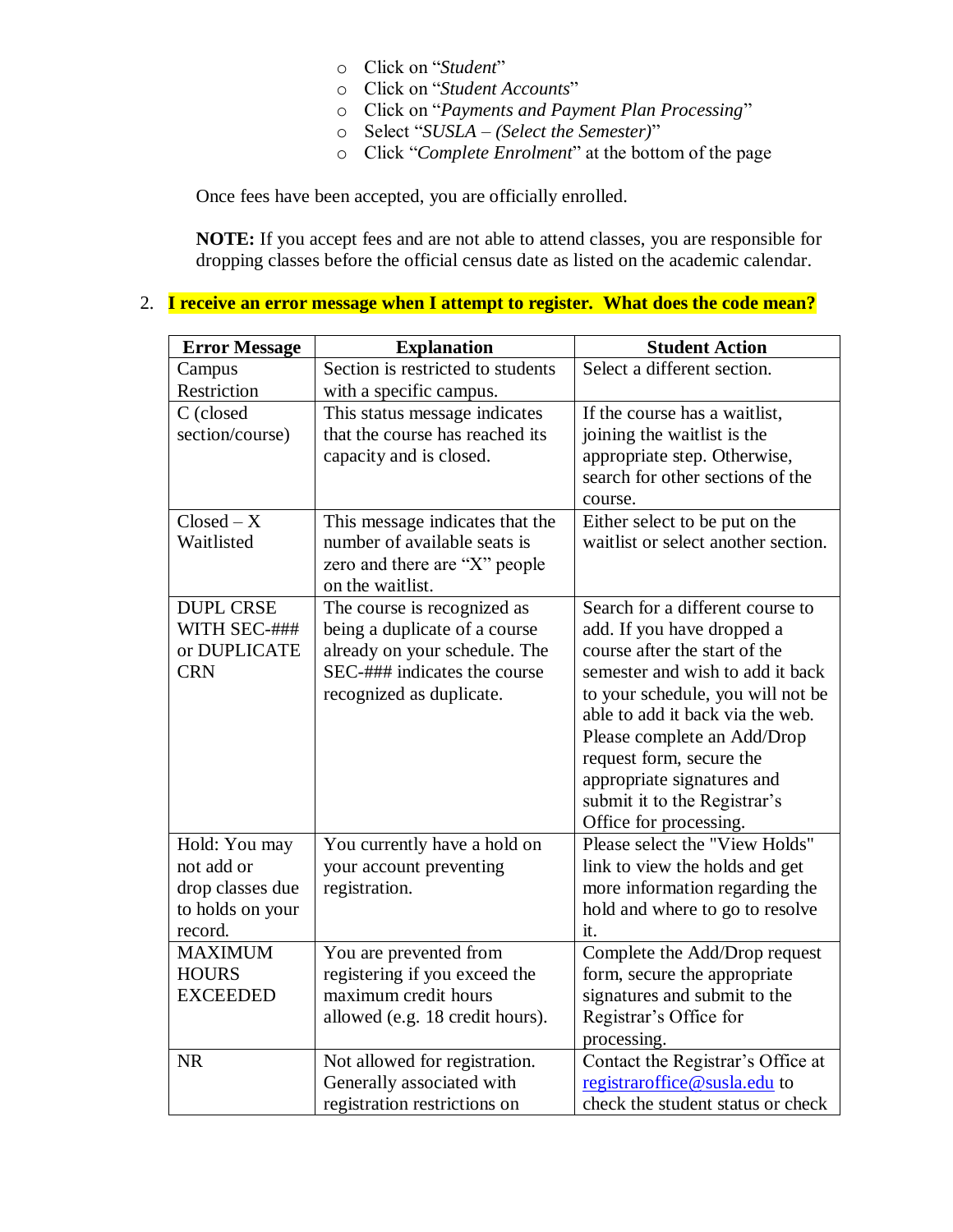|                       | the course, which come from                                    | the status of the course. The                                  |  |  |
|-----------------------|----------------------------------------------------------------|----------------------------------------------------------------|--|--|
|                       | the following: The system is                                   | email must include your name,                                  |  |  |
|                       | indicating that this course is not                             | SUSLA ID number, and 5-digit                                   |  |  |
|                       | available to the student at this                               | course reference number (CRN).                                 |  |  |
|                       | time.                                                          |                                                                |  |  |
| Open - X              | This message indicates a seat or                               | Since there is a waitlist, you                                 |  |  |
| Waitlisted            | seats have become available,                                   | can either select to add your                                  |  |  |
|                       | but a waitlist exists. The next                                | name to the waitlist or select                                 |  |  |
|                       | person in line has been notified                               | another section.                                               |  |  |
|                       | to register.                                                   |                                                                |  |  |
| PREQ-Test             | Course pre-requisites have                                     | If the pre-requisite has been met,                             |  |  |
| <b>Score Error</b>    | not been met. Prerequisites                                    | contact the Registrar's Office at                              |  |  |
|                       | may include other courses or                                   | registraroffice@susla.edu to                                   |  |  |
|                       | test scores.                                                   | request a review of your                                       |  |  |
|                       |                                                                | academic record. If necessary,                                 |  |  |
|                       |                                                                | include a copy of your unofficial                              |  |  |
|                       |                                                                | transcript. The email must                                     |  |  |
|                       |                                                                | include your name, SUSLA ID                                    |  |  |
|                       |                                                                | number, and 5-digit course                                     |  |  |
|                       |                                                                | reference number (CRN).                                        |  |  |
| Readmit Term          | Students not enrolled for the 1                                | Students must complete the                                     |  |  |
| Prohibits             | semester must be readmitted                                    | admissions application process                                 |  |  |
| Registration          | before registration is permitted.                              | for the semester in question. If                               |  |  |
|                       |                                                                | you have attended another                                      |  |  |
|                       |                                                                | institution since your last term of                            |  |  |
|                       |                                                                | enrollment at SUSLA, an official                               |  |  |
|                       |                                                                | transcript may be required.                                    |  |  |
|                       |                                                                | Please contact the Admissions                                  |  |  |
|                       |                                                                | Office at admissions@susla.edu                                 |  |  |
|                       | <b>Student Restriction is</b>                                  | for assistance.                                                |  |  |
| <b>SR</b>             |                                                                | Contact the Registrar's Office at                              |  |  |
|                       | generally associated with a<br>registration restriction on the | registraroffice@susla.edu to<br>determine the issue. The email |  |  |
|                       | student and term, which                                        | must include your name, SUSLA                                  |  |  |
|                       | come from the following:                                       | ID number, and the student                                     |  |  |
|                       | • Student status - Inactive                                    | restriction code.                                              |  |  |
|                       | student status possible due to                                 |                                                                |  |  |
|                       | filing a graduation application.                               |                                                                |  |  |
|                       | • Academic standing $-$                                        |                                                                |  |  |
|                       | Suspensions or dismissals                                      |                                                                |  |  |
|                       | • Holds                                                        |                                                                |  |  |
|                       | • Readmit term - Student needs                                 |                                                                |  |  |
|                       | to be readmitted.                                              |                                                                |  |  |
| <b>Student Status</b> | This message appears if the                                    | Contact the Registrar's Office at                              |  |  |
| prohibits             | student status for the selected                                | registraroffice@susla.edu to                                   |  |  |
| registration          | term is one that prevents                                      | determine the issue. The email                                 |  |  |
|                       | registration.                                                  | must include your name, SUSLA                                  |  |  |
|                       | Generally from:                                                | ID number, and the student                                     |  |  |
|                       | • Inactive due to graduation                                   | restriction code.                                              |  |  |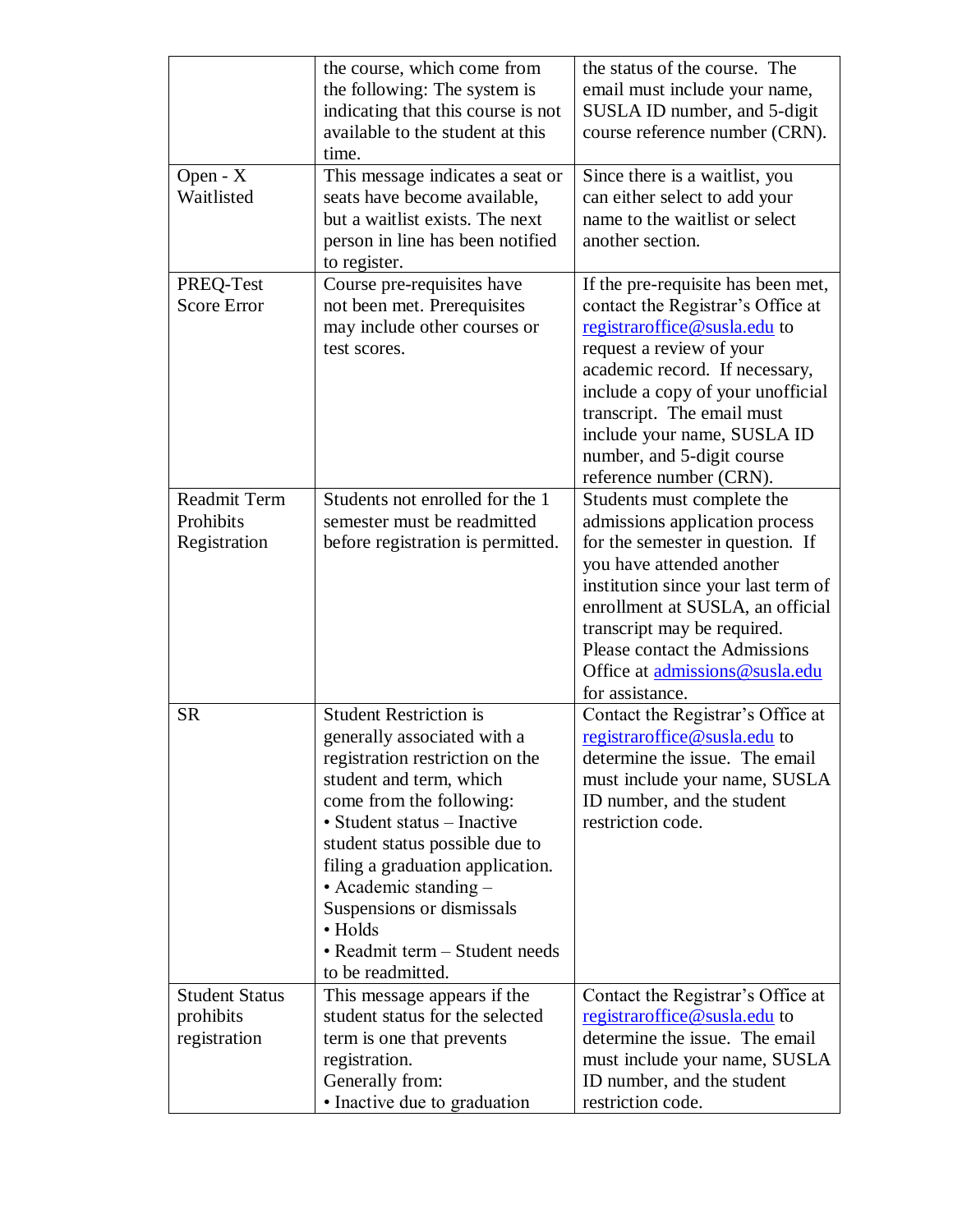|                    | • Academic suspension         |                         |
|--------------------|-------------------------------|-------------------------|
| Time Conflict      | A registration record already | Select another section. |
| with $\# \# \# \#$ | exists for a course meeting   |                         |
|                    | at the same time as the new   |                         |
|                    | section you have requested.   |                         |

### 3. **I wish to attend, but I accidentally deleted my classes. What can I do?**

Access your Self-Service Banner account and re-register for your classes before the deadline specified on the academic calendar. If you encounter problems, email the Registrar's Office at [registraroffice@susla.edu](mailto:registraroffice@susla.edu) and include your name, ID number, the course reference number (CRN) for each course and describe the reason for the request.

### 4. **Do I need to drop my classes if I didn't finalize/confirm my registration (pay for classes)?**

No. Your classes will be dropped automatically on the official census date  $(14<sup>th</sup>$  class day for Fall and Spring;  $7<sup>th</sup>$  class day for Summer) for non-payment. You are encouraged to review your registration in Banner to verify that all courses have been dropped.

If you finalized/confirmed your registration using your Banner Web Services account and it's prior to the census date, you should complete the Official Withdrawal Request process to ensure all classes are dropped, charges are reversed and refunds are processed, if applicable.

Complete the following steps to officially withdraw from the university:

- 1. View the academic calendar to view the deadline to withdraw from the university.
- 2. Visit [https://www.susla.edu/page/registrars-forms.](https://www.susla.edu/page/registrars-forms)
- 3. Click on *Student Initiated Forms*
- 4. Click on *Request to Officially Withdraw from the University*
- 5. Enter your account login credentials
- 6. Complete the dynamic (electronic) form as required.
- 7. Monitor your SUS email account for status updates.
- 8. Once processed, official withdrawals result in a "W" grade for each course displayed on your academic transcript.

#### 5. **A course I need to take is full. How can I register for this course?**

- 1. You cannot register for a closed course. Registration is closed for a course that has reached its seating capacity. Some courses have additional sections of the same course offered at different times or with different instructors. If there are alternate sections that fit your schedule and remain open, register for one of those courses.
- 2. There will be NO OVERRIDES for closed classes. Maximum seating has been capped at the actual classroom capacity.
- 3. Always prepare your schedule with alternates for each course that meet at the same time or at times that will not disrupt your entire schedule.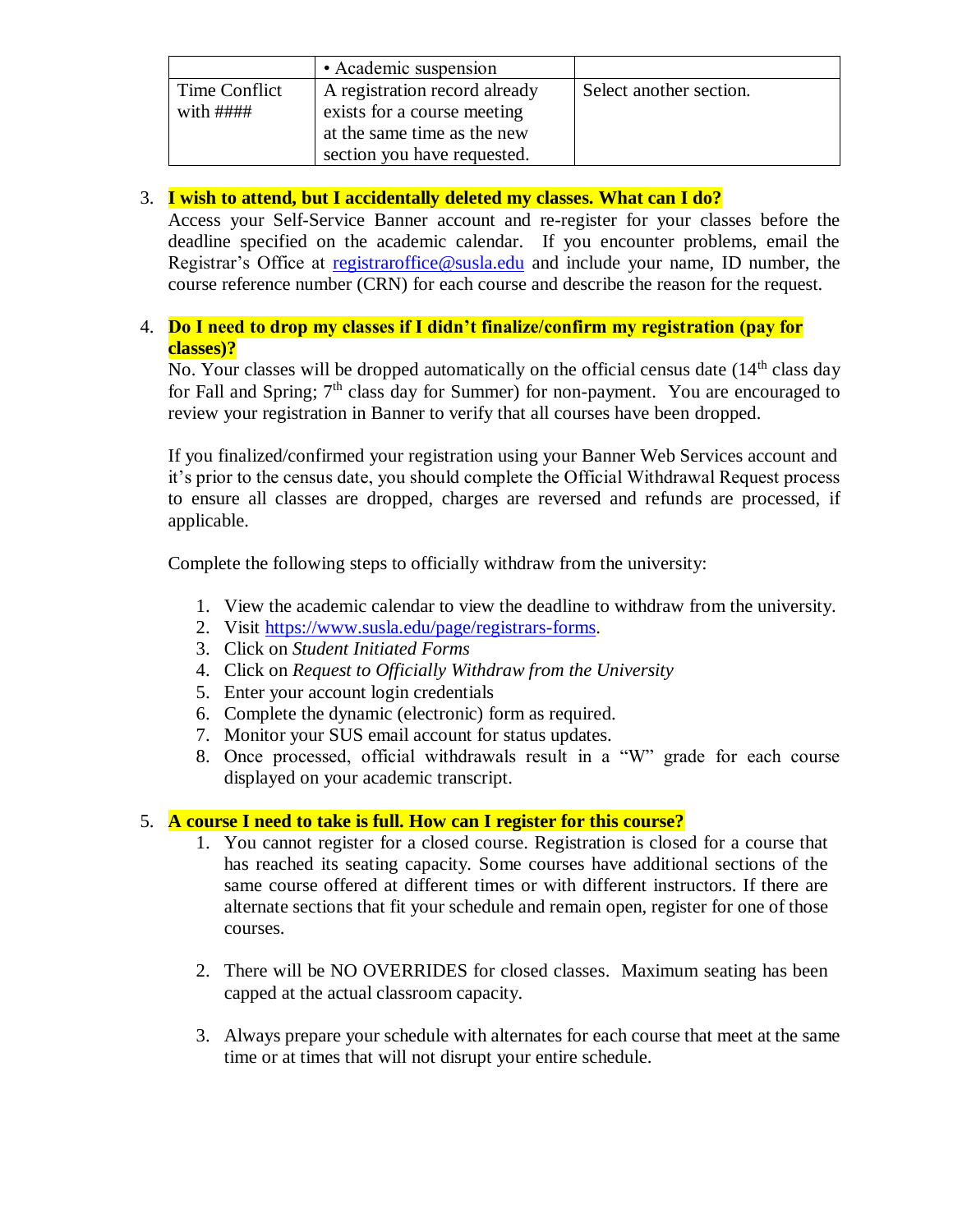6. **I am registered for one course and need to drop it, but the web does not allow me to do so. How can I drop this course?**

Students cannot drop the last class in which they are enrolled (i.e. drop to zero credit hours) via web registration. Dropping all of your courses constitutes officially withdrawing from school.

If you are replacing the course with another prior to the official census date, try adding the new course first, then dropping the other. If you *are* intending to withdraw from school (drop all classes or your last class), you must follow official withdrawal procedures, which includes completing an official withdrawal request as outlined below:

- 1. View the academic calendar to view the deadline to withdraw from the university.
- 2. Visit [https://www.susla.edu/page/registrars-forms.](https://www.susla.edu/page/registrars-forms)
- 3. Click on *Student Initiated Forms*
- 4. Click on *Request to Officially Withdraw from the University*
- 5. Enter your account login credentials
- 6. Complete the dynamic (electronic) form as required.
- 7. Monitor your SUS email account for status updates.
- 8. Once processed, official withdrawals result in a "W" grade for each course displayed on your academic transcript.

#### 7. **Why have I been charged a late registration fee?**

[Late registration fees](http://www.du.edu/registrar/regbill/reg_latefees.html) are applied if you have not registered and finalized registration (accepted fees) before the first day of a class. This is to ensure students register in a timely manner. Late registration service charges are applied automatically and cannot be waived.

If you finalized your registration PRIOR to the official census date and need to revise your class schedule AFTER classes have started, late registration fees are not applicable. Please note there is a grace period to revise your class schedule (see the academic calendar for details). After this period, you are no longer able to add courses.

- 8. **How many credit hours are needed to be a sophomore?** Once students earn 32 credits, they are considered a sophomore.
- 9. **How many credit hours do I need to be considered a full-time student?**

Although students must be registered for a minimum of 12 credit hours (Fall and Spring) to be considered full-time, 15 credit hours each semester will help complete degree requirements in a timelier manner.

Students enrolled in six (6) credit hours during any summer term are considered to have full-time status.

#### 10. **Why can't I drop or add a course on the web?**

The most common reason for this is that you are trying to make registration changes after the last day to add credit courses, drop courses and change class sections. Online registration is disabled after the stated deadlines. Students are strongly encouraged to make the necessary schedule adjustments during this time.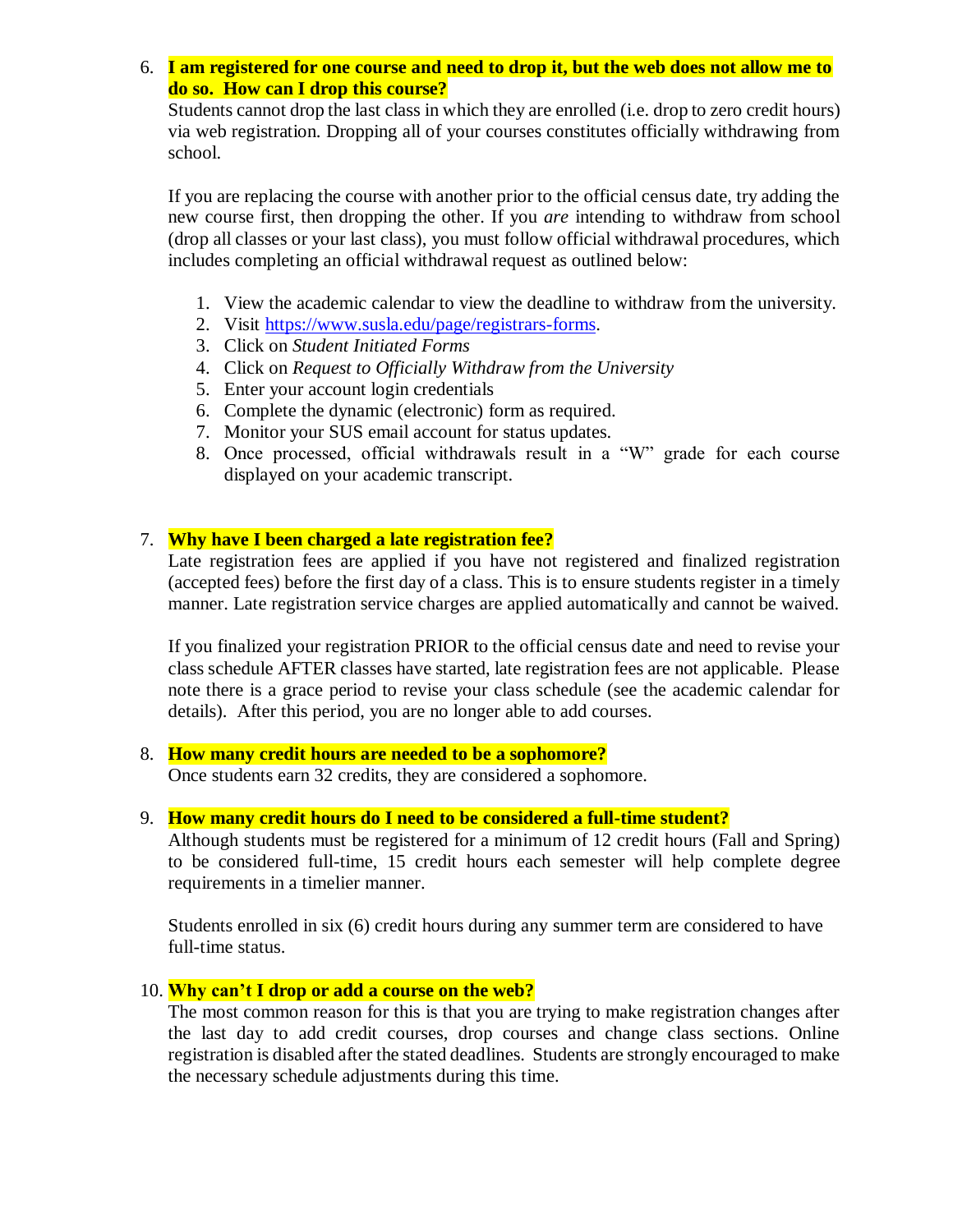After the stated deadline, students are not allowed to add any classes to their schedule and are assessed a fee to drop any class. A Course Drop form must be submitted with the appropriate signatures to drop a class after the official census date. You may initiate this process by completing the steps below:

- 1. Visit [https://www.susla.edu/page/registrars-forms.](https://www.susla.edu/page/registrars-forms)
- 2. Click on *Student Initiated Forms*
- 3. Click on *Course Drop*
- 4. Enter your account login credentials
- 5. Complete the dynamic (electronic) form as required.
- 6. Monitor your SUS email account for status updates.
- 7. Once processed, the course drop request will result in a "W" grade for the course displayed on your academic transcript.

### 11. **How do I officially withdraw from all of my classes?**

- 1. View the academic calendar to view the deadline to withdraw from the university.
- 2. Visit [https://www.susla.edu/page/registrars-forms.](https://www.susla.edu/page/registrars-forms)
- 3. Click on *Student Initiated Forms*
- 4. Click on *Request to Officially Withdraw from the University*
- 5. Enter your account login credentials
- 6. Complete the dynamic (electronic) form as required.
- 7. Monitor your SUS email account for status updates.
- 8. Once processed, official withdrawals result in a "W" grade for each course displayed on your academic transcript.

#### 12. **How do I officially enroll for the semester?**

- 1. Register in at least one course;
- 2. Complete enrollment (pay for classes), either in full or at least the first payment installment; and
- 3. Clear any holds against your registration.

#### 13. **Where can I obtain a copy of my class schedule?**

- 1. Visit [www.susla.edu.](http://www.susla.edu/)
- 2. Click on *Log Into Banner* in the left margin. (below the SUSLA New section)
- 3. Click on "*Banner Self-Service*".
- 4. Enter the campus and term of interest (ex. SUSLA-Fall 2021, SUSLA-Spring 2022, or Summer 2022).
- 5. Click on "*Student*"
- 6. Click on "*Registration*"
- 7. Click on *"Student Detail Schedule"*.

#### 14. **How can I make a payment on my student account/pay my bill?**

To pay in person, visit the cashier window on the first floor in the Leonard C. Barnes Administration building.

To pay by phone, call 318-670-9305 or pay online through your Self-Service Banner account under the *Payment and Payment Plan Processing* link. Enter the amount in the Pre-Paid Tuition and Fees option and complete the transaction. You will need a major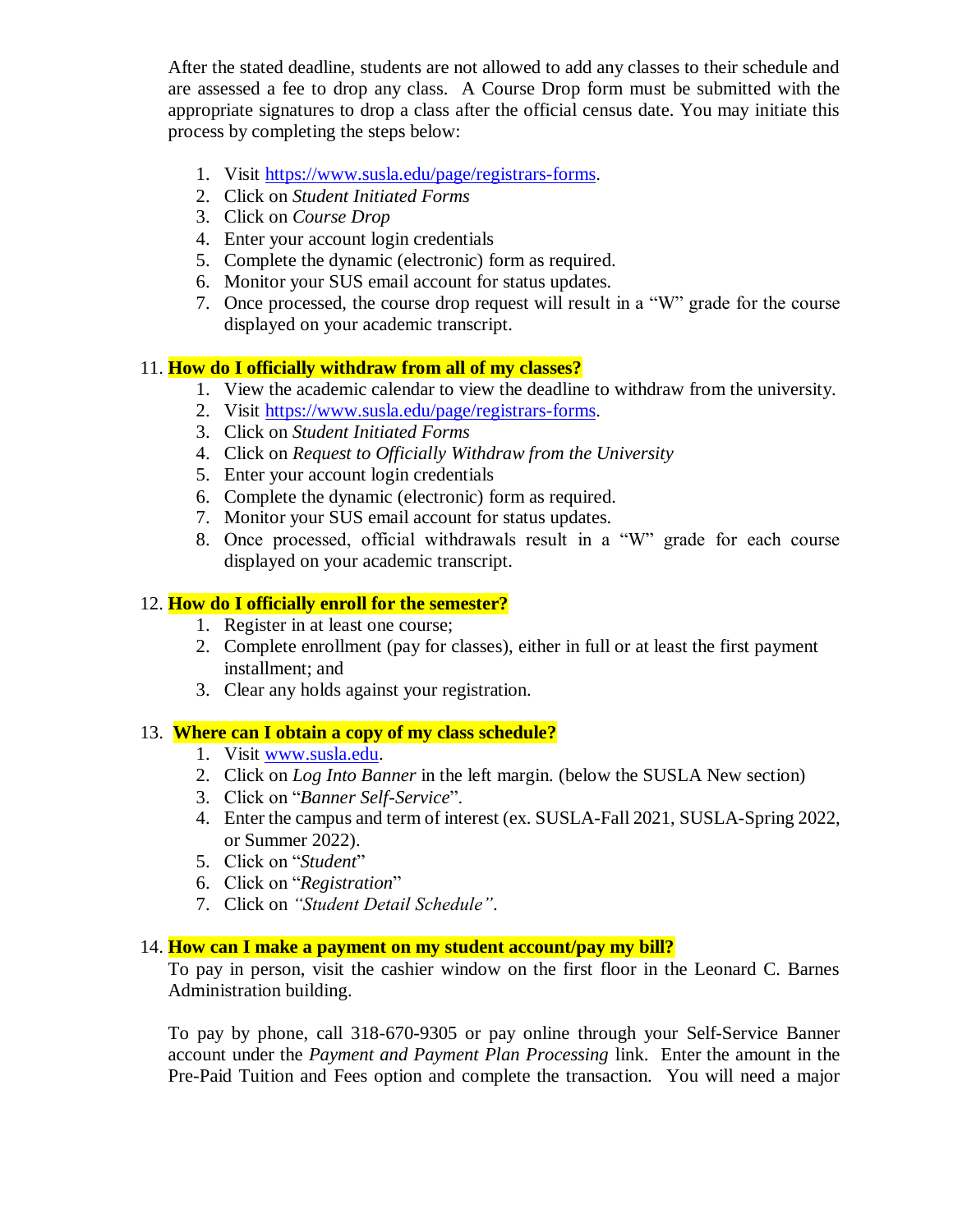credit card, the student's name, ID number and an active email address to receive the receipt notification.

### 15. **My registration is blocked. How do I remove the hold on my account?**

Contact the office that placed the hold on your account (e.g., Admissions, Business and Finance, Registrar Office, etc.).

- 1. Visit [www.susla.edu.](http://www.susla.edu/)
- 2. Click on *Log Into Banner* in the left margin. (below the SUSLA New section)
- 3. Click on "*Banner Self-Service*".
- 4. Enter the campus and term of interest (ex. SUSLA-Fall 2021, SUSLA-Spring 2022, or Summer 2022).
- 5. Click on "*Student*"

 $\sqrt{ }$ 

- 6. Click on "*Student Records*"
- 7. Click on "*View Holds*"
- 8. Note the columns are as follows:
	- **1.** Hold Type indicates the type of hold on the record.
	- **2.** From Date indicates the date the hold was placed on the record
	- **3.** To Date indicates the date the hold was removed from the record. If the date has not expired, the hold is currently active.
	- **4.** Amount indicates the amount
	- **5.** Reason indicates why the hold was placed on the record.
	- **6.** Originator indicates the office that placed the hold
	- 7. Processes Affected indicates the processes the hold prevents the student from completing.

٦

| <b>Administrative Holds</b>                |                          |  |                                 |  |                                                                                                        |
|--------------------------------------------|--------------------------|--|---------------------------------|--|--------------------------------------------------------------------------------------------------------|
| Hold Type                                  | <b>From Date To Date</b> |  | <b>Amount Reason Originator</b> |  | <b>Processes Affected</b>                                                                              |
| Registrar's Hold Sep 07, 2021 Dec 31, 2099 |                          |  | Test                            |  | Office of the Registrar Registration Transcripts Graduation Grades Enrollment Verification Application |

### 16. **Where can I check if a class still has openings?**.

The Schedule of Classes is available via Banner Web Services (Self-Service Banner) online only (Fall, Spring, and Summer) and can be accessed by completing the following steps:

- 1. Visit [www.susla.edu.](http://www.susla.edu/)
- 2. Click on *Log Into Banner* in the left margin. (below the SUSLA New section)
- 3. Click on Banner Self-Service.
- 4. Click on *Class Schedule*.
- 5. Enter the campus and term of interest (ex. SUSLA-Fall 2021, SUSLA-Spring 2022, or Summer 2022).
- 6. Click on *Submit*.
- 7. Click on the subject of interest. Courses that are common across the Southern University System (SUSLA, SUBR and SUNO) are identified with "SU" after the subject name. **NOTE:** To review the entire course schedule, select the first subject, hold the shift key and arrow down to select all subjects.
- 8. Click "Class Search".